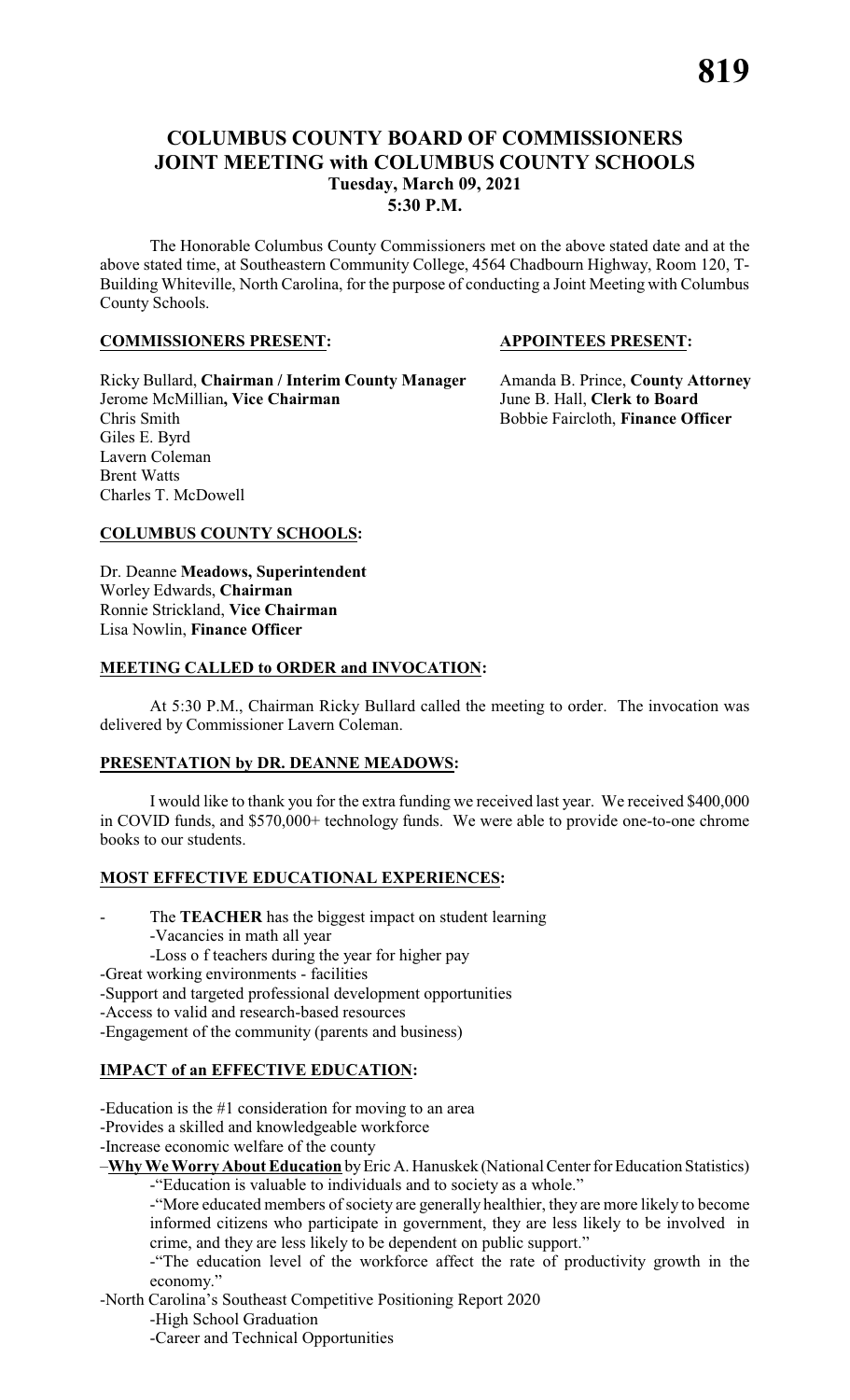-Partnership with Southeastern Community College

| <b>School Year</b> | <b>Average Daily</b><br>Membership | <b>Difference</b> | Cost            |
|--------------------|------------------------------------|-------------------|-----------------|
| 2014-2015          | 5960                               | $-111$            | $-$ \$943,500   |
| 2015-2016          | 5883                               | $-77$             | $-$ \$654,500   |
| 2016-2017          | 5685                               | $-198$            | $-$1,683,000$   |
| 2017-2018          | 5598                               | $-87$             | $-$ \$739,500   |
| 2018-2019          | 5475                               | $-123$            | $-$1,045,500$   |
| 2019-2020          | 5395                               | $-80$             | $-$ \$680,000   |
| 2020-2021          | 5162                               | $-233$            | (held harmless) |
| 2021-2022          | 5280 (DPI Projection)              | $-115$            | $-$ \$977,500   |

# **ADM (ENROLLMENT) PROJECTIONS:**

# **CURRENT EXPENSE PRIORITIES:**

- Signing Bonus for Math Teachers (\$15,000 for current math vacancies; budget \$40,000 for unknown future vacancies)
- Supplement Increase (\$260,000 for 1% for certified staff)
- 2 Counselors (\$148,000 average salary with benefits and increased supplement)
- Technology Technician (\$69,000 average salary with benefits and supplement)
- Curriculum Resources
	- -Math and Science HS
	- -Science 5<sup>th</sup> grade

-Supplemental - Reading K-8 and Math K-8

-Pay Table Adjustments - Phases

# **FACILITY CONSIDERATIONS:**

Closed 4 Schools - savings in current and capital 2 New Schools - TCES, TCMS, CGES, and EES closures New school on Eastern End Maintaining quality sites - moving to preventive

# **CAPITAL FUNDING**

# **Current Standing of Funding:**

-Article 44 - Old Dock Sewer Lines and loan payment for new schools -Article 40 and 42 - School District Uses for Capital Projects and loan payment for CG until 2028 -Lottery Funds - No funds for five (5) years (2 more years) -Capital Funds - Received each year -Fines and Forfeitures - Received each year -Total the last few years \$1.7 million+

# **IMPACT of LOAN PAYMENT for NEW SCHOOLS:**

-Original Plan - Article 40, 42 and 44 for loan payment -Resulting in only\$693,557.59 for capital

Today's picture: -Lower interest rate - reduces the payment -Article 44 - \$966,749.00 -Allow Article 40 and 42 allocation to CCS to keep funding for capital projects and maintenance

# **CAPITAL PRIORITIES:**

-Safety access control for doors at all sites (\$400,000) -Technology infrastructure (\$290,000)